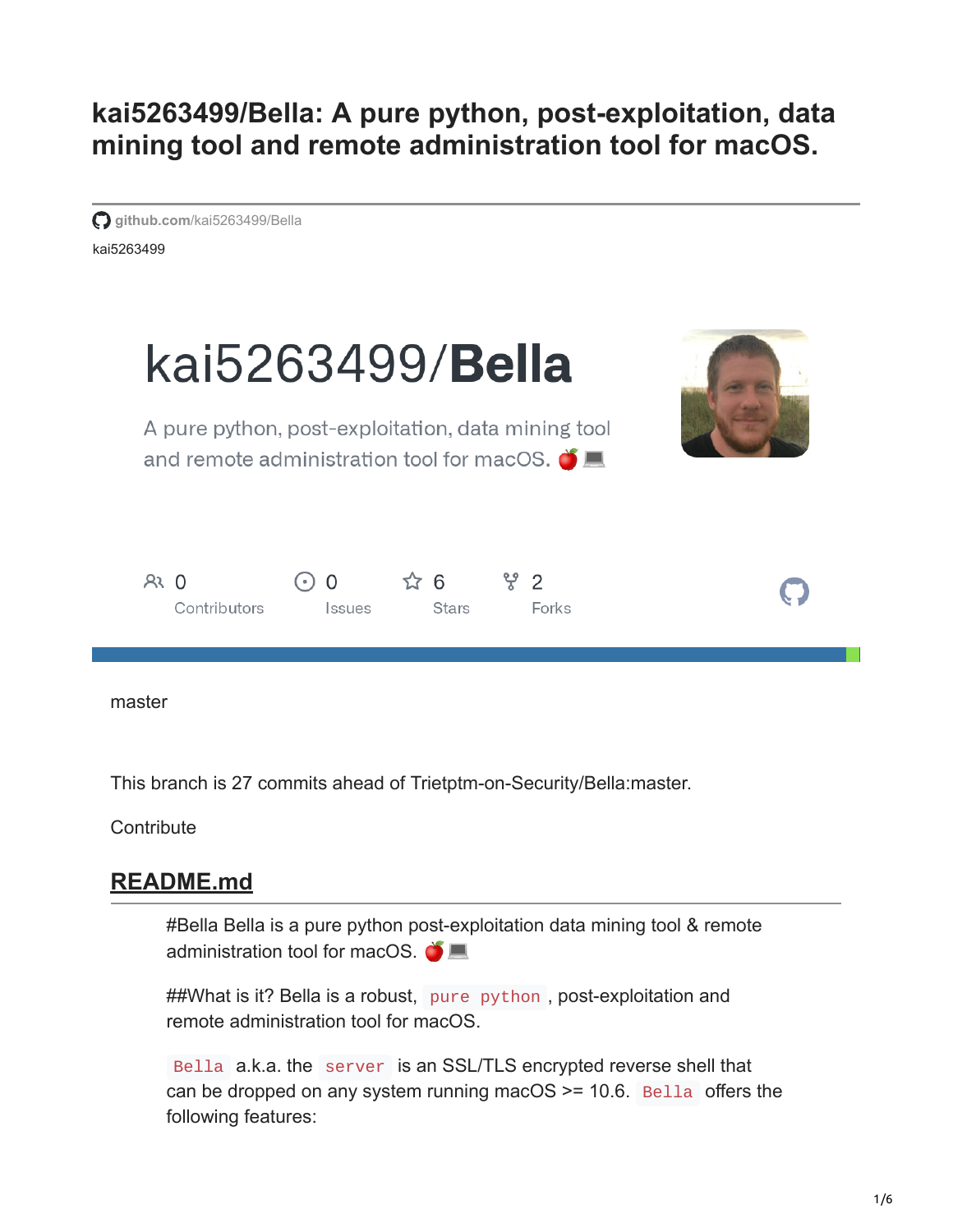- 1. Pseudo-TTY that emulates an SSH instance [CTRL-C support for most functions, streaming output, full support for inline bash scripting, tab completion, command history, blocking command handling, etc].
- 2. Auto installer! Just execute the binary, and Bella takes care of the rest - a persistent reverse shell in a hidden location on the hard drive, undetectable by anti-viruses.
- 3. Upload / Download any file[s]
- 4. Reverse VNC Connection.
- 5. Stream and save the computer's microphone input.
- 6. Login / keychain password phishing through system prompt.
- 7. Apple ID password phishing through iTunes prompt.
- 8. iCloud Token Extraction.
- 9. Accessing all iCloud services of the user through extracted tokens or passwords.

This includes: iCloud Contacts, Find my iPhone, Find my Friends, iOS Backups.

- 10. Google Chrome Password Extraction.
- 11. Chrome and Safari History Extraction.
- 12. Auto Keychain decryption upon discovery of kc password.
- 13. macOS Chat History.
- 14. iTunes iOS Backup enumeration.
- 15. Extensive logging of all Bella activity and downloaded files.
- 16. VERY comprehensive data storage. All information that Bella discovers [tokens, passwords, etc] is stored in an encrypted SQL database on the computer running Bella. This information is used for faster function execution, and a "smarter" reverse shell.
- 17. Complete remote removal of Bella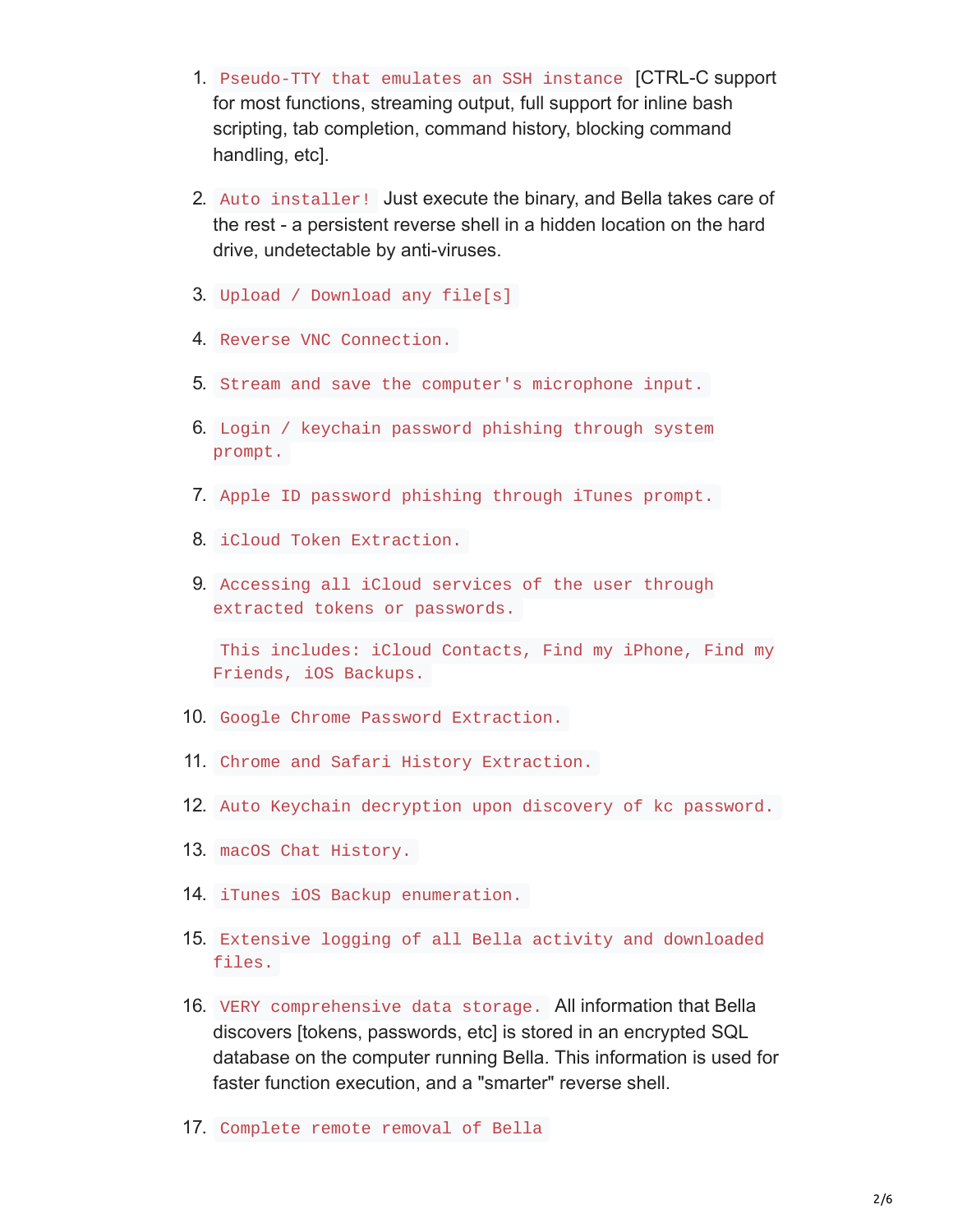- 18. An interactive shell for commands such as nano, ftp, telnet, etc.
- 19. A lot of other great features! Mess around with it to see it in action.

These are some of the features available when we are in the userland. This shell is accessible at any time when the user has an internet connection, which occurs when they are logged in and the computer is not asleep.

If we get root , Bella's capabilities greatly expand.

Similar to the getsystem function on a meterpreter shell, Bella has a get\_root function that will attempt to gain root access through a variety of means, including through a phished user password and/or local privilege escalation exploits if the system is vulnerable.

Upon gaining root access, Bella will migrate over to a hidden directory in /Library, and will load itself as a LaunchDaemon. This now provides remote access to the Bella instance **at all times**, as long as the computer has a network connection. Once we get root, we can do the following:

- 1. MULTI-USER SUPPORT! Bella will keep track of all information from any active users on the computer in a comprehensive database, and will automatically switch to the active computer user. All of the aforementioned data extraction techniques are now available for every user on the machine.
- 2. Decrypt ALL TLS/SSL traffic and redirect it through the control center! [a nice, active, MITM attack]
- 3. Disable/Enable the Keyboard and/or Mouse.
- 4. Load an Insomnia KEXT to keep a connection open if the user closes their laptop.
- 5. Automatic dumping of iCloud Tokens and Chrome passwords [leverages keychaindump and chainbreaker if SIP is disabled]
- 6. A lot of behind the scenes automation.

#### ##HOW TO USE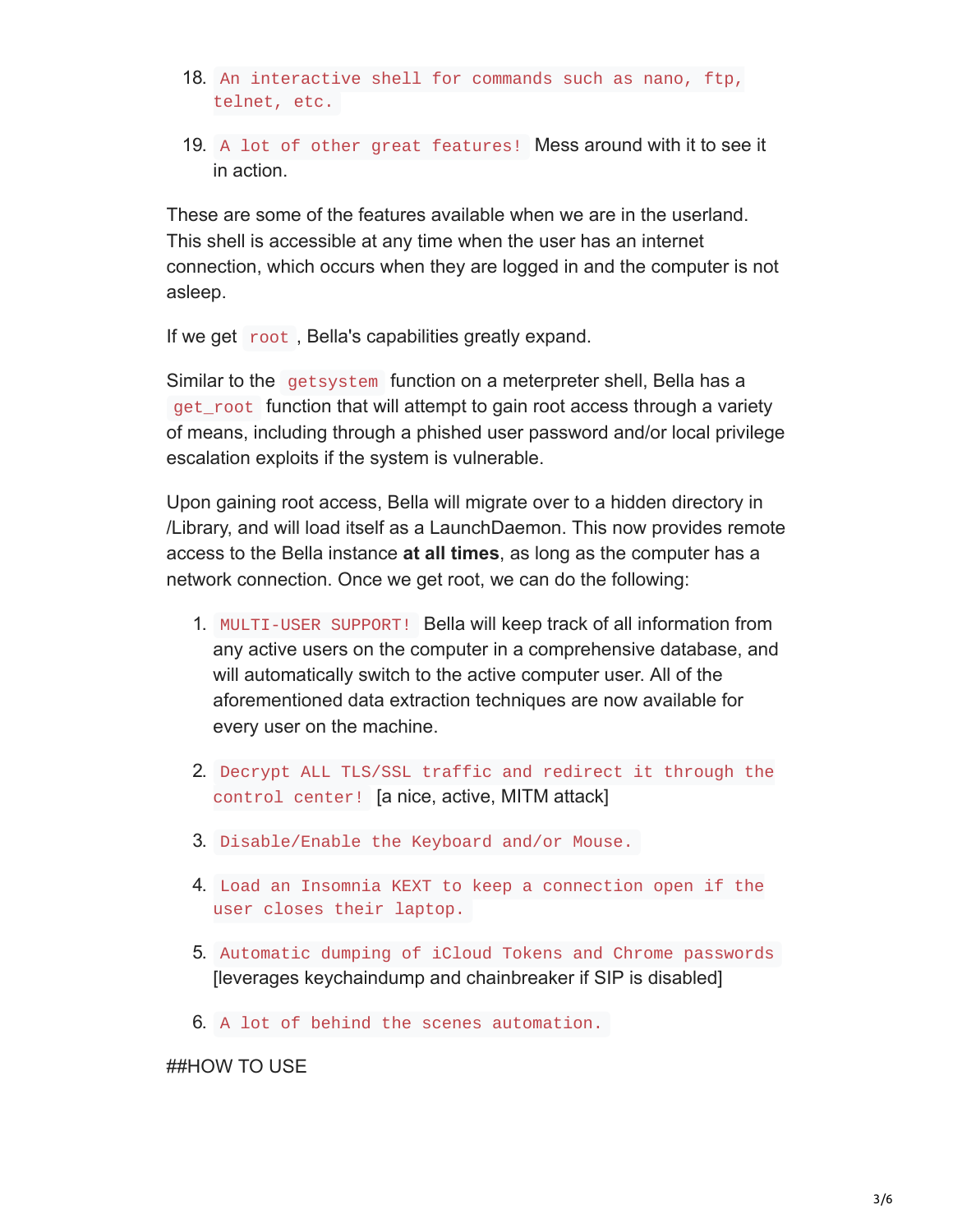**Bella**'s power lies in its high level of automation of most of the painstaking tasks that one faces in a post-exploitation scenario. It is incredibly easy to **setup and use**, requires no pre-configuration on the target, and very little configuration on the Control Center. It leverages the *incredible* behind the scenes power of macOS and Python for a fluid postexploitation experience.

- 1. Download / clone this repository onto a macOS or Linux system.
- 2. Run ./BUILDER and enter the appropriate information. It should look something like this:

```
[Noah@Noahs-MB-Pro:~/Desktop/Github/Bella$ ./BUILDER Bella.py
What should the Launch Agent named? Default is [com.apple.Bella]:
Where should Bella be stored in ~/Library/? Default is [Containers/.bella]:
Where should Bella connect to: COMMAND_CONTROL_IP_ADDRESS
What port should Bella connect on [Default is 4545]:
Configuring your Bella installation
Done!
Preparing Python code.
Done!
Built Bella is in Builds/02-10@20_48
```
- 3. That's it! Bella is all ready to go. Just upload and execute Bella on your macOS target.
- 4. Now run Control Center.py on your macOS or Linux control center. It requires no-dependencies [except for mitmproxy if you want to MITM]. It will do some auto-configuration, and you will see something like this after a few seconds. ![I(Screenshots/Found Clients.png) The Control Center will constantly update this selection, for up to 128 separate computers.
- 5. Press Ctrl-C to choose from the selection, and then type in the number of the computer that you want. You will then be presented with a screen like this. ![I(Screenshots/Command entry.png)
- 6. Start running commands! bella\_info is a great one. Run manual to get a full manual of all of the commands. Also, you can hit tab twice to see a list of available commands. ![] (Screenshots/Bella Info.png)

## **VERY IMPORTANT DISCLAIMER: USE BELLA RESPONSIBLY. BY USING BELLA YOU AGREE TO THE MIT LICENSE CONTAINED IN THIS REPOSITORY. READ THE LICENSE BEFORE USING BELLA.**

**Little note**: Bella works across the internet, if you do some configuration. Configure your firewall to forward Bella's port to your Control Center. Other important ports to forward: 1) VNC - 5500. 2) Microphone - 2897. 3) MITM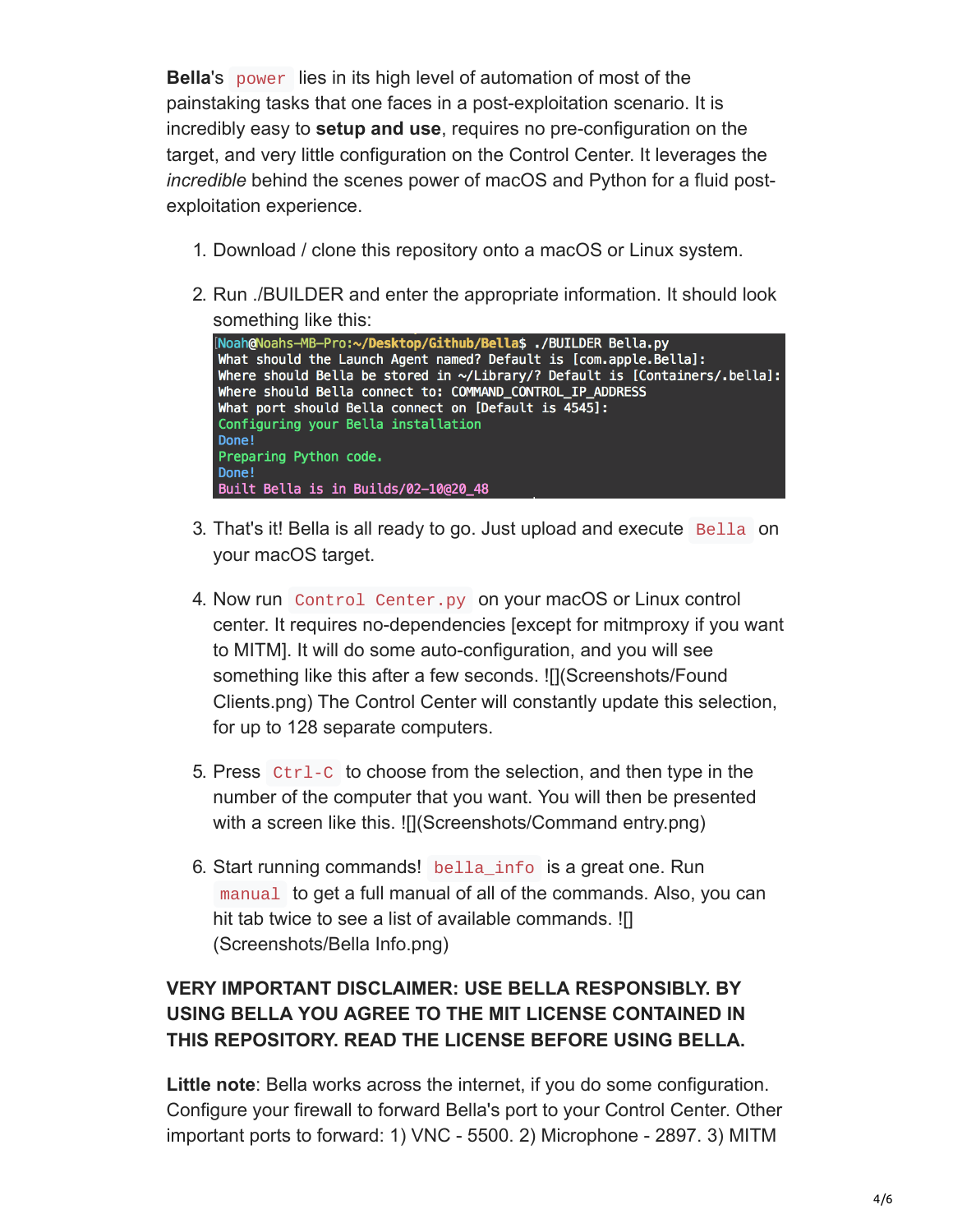- 8081. 4.) Interactive Shell - 3818

Also, VNC relies on the RealVNC application for macOS, as it is one of the few clients that supports a reverse VNC connection. It is free to download and use.

VNC and Microphone streaming are not yet supported for Linux control centers.

##Other Information This project is being **actively** maintained. Please submit any and all bug reports, questions, feature requests, or related information.

Bella leverages keychaindump, VNC, microphone streaming, etc, by sending base64 encoded C binaries over to the Bella server / target. I have included pre-compiled and encoded files in the Payloads/payloads.txt file. If you wish to compile your own version of these payloads, here is what to do after you compile them:

- 1. Encode them in base64 and put them in the payloads.txt in the following order, each one separated by a new line.
- 2. vnc, keychaindump, microphone, rootshell, insomnia, lock\_icon, chainbreaker.

payload\_generator in the Payloads directory should help with this.

Please let me know if you have any issues.

###HUGE thanks https://github.com/juuso/keychaindump

https://github.com/n0fate/chainbreaker

https://github.com/richardkiss/speakerpipe-osx

https://github.com/semaja2/InsomniaX

https://github.com/stweil/OSXvnc

https://bugs.chromium.org/p/project-zero/issues/detail? id=676&redir=1

### ###TODO

- 1. Reverse SOCKS proxy to tunnel our traffic through the server.
- 2. Firefox password decryption / extraction